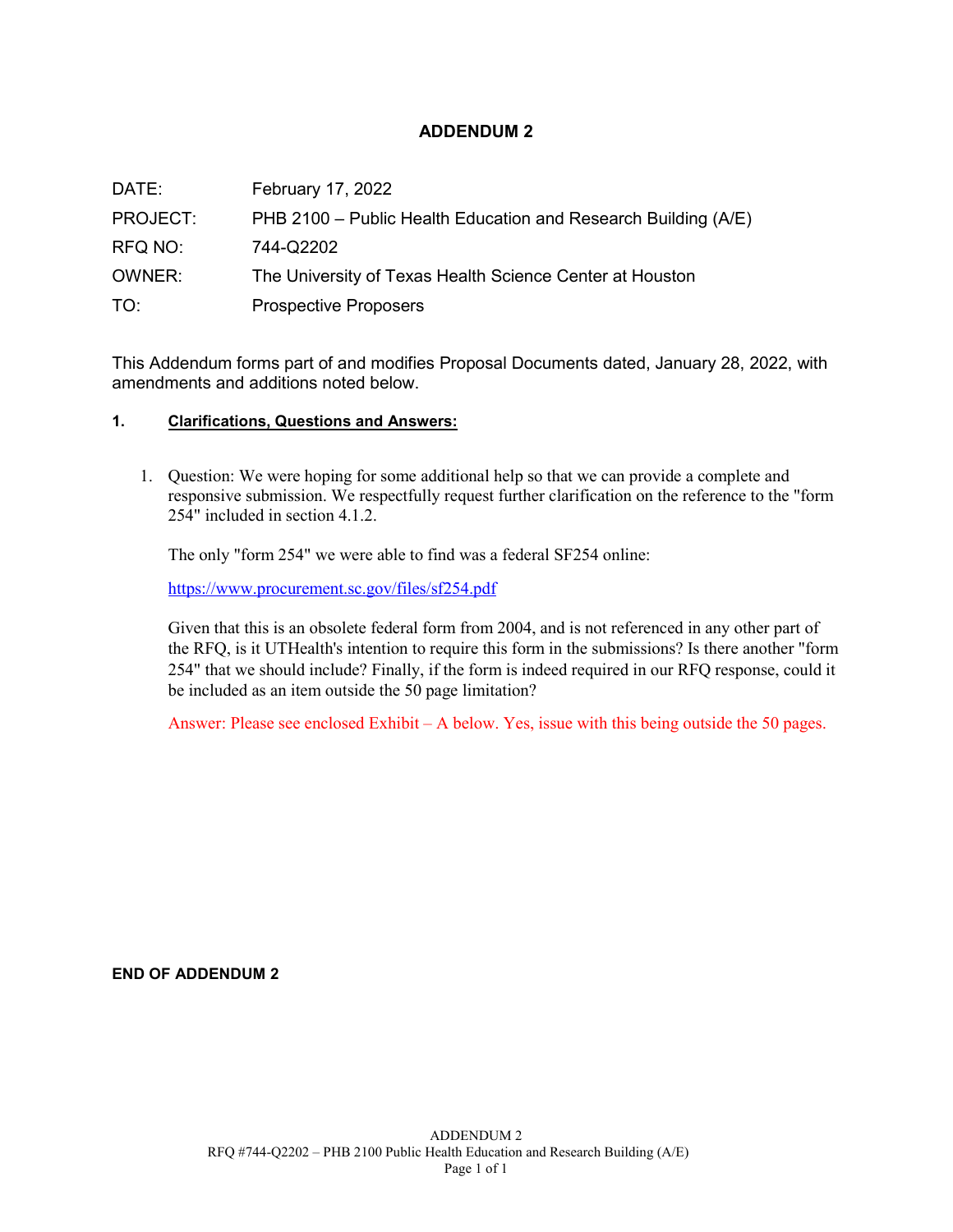## **STANDARD** FORM (SF)

# **Architect-Engineer and Related Services Questionnaire**

### Form Approved OMB No. 9000-0004

Public reporting burden for this collection of information is estimated to average 1 hour per response, including the time for reviewing instructions, searching existing data sources, gathering and maintaining the data needed, and completing and reviewing the collection of information. Send comments regarding this burden estimate or any other aspect of this collection of information, including suggestions for reducing the burden, to the FAR Secretariat (VRS), Off ice of Federal Acquisition and Regulatory Policy, GSA, Washington, D.C. 20405; and to the Office of Management and Budget, Paperwork Reduction Project (9000-0004), Washington, D.C. 20503.

#### **Purpose:**

**254** 

The policy of the Federal Government in acquiring architectural, engineering, and related professional services is to encourage firms lawfully engaged in the practice of those professions to submit annually a statement of qualifications and performance data. Standard Form 254, "Architect-Engineer and Related Services Questionnaire," is provided for that purpose. Interested A-E firms (including new, small, and/or minority firms) should complete and file SF 254's with each Federal agency and with appropriate regional or district offices for which the A-E is qualified to perform services. The agency head for each proposed project shall evaluate these qualification resumes, together with any other performance data on file or requested by the agency, in relation to the proposed project. The SF 254 may be used as a basis for selecting firms for discussions, or for screening firms preliminary to inviting submission of additional information.

#### **Definitions:**

**"Architect-Engineer Services"** are defined in Part 36 of the Federal Acquisition Regulation. **"Parent Company"** is that firm, company, corporation, association or conglomerate which is the major stockholder or highest tier owner of the firm completing this questionnaire; i.e., Firm A is owned by Firm B which is, in turn, a subsidiary of Corporation C. The "parent company" of Firm A is Corporation C.

**"Principals"** are those individuals in a firm who possess legal responsibility for its management. They may be owners, partners, corporate officers, associates, administrators, etc. **"Discipline,"** as used in this questionnaire, refers to the primary technological capability of individuals in the responding firm. Possession of an academic degree, professional registration, certification, or extensive experience in a particular field of practice normally reflects an individual's primary technical discipline.

**"Joint Venture"** is a collaborative undertaking by two or more firms or individuals for which the participants are both jointly and individually responsible.

**"Consultant,"** as used in this questionnaire, is a highly specialized individual or firm having significant input and responsibility for certain aspects of a project and possessing unusual or unique capabilities for assuring success of the finished work.

**"Prime"** refers to that firm which may be coordinating the concerted and complementary inputs of several firms, individuals or related services to produce a completed study or facility. The "prime would normally be regarded as having full responsibility and liability for quality of performance by itself as well as by subcontractor professionals under its jurisdiction.

**"Branch Office"** is a satellite, or subsidiary extension, of a headquarters office of a company, regardless of any differences in name or legal structure of such a branch due to local or state laws. "Branch offices" are normally subject to the management decisions, bookkeeping, and policies of the main office.

**Instructions for Filing** (Numbers below correspond to numbers contained in form):

- 1. Type accurate and complete name of submitting firm, its address, and zip code. 1a. Indicate whether form is being submitted in behalf of a parent firm or a branch office. (Branch office submissions should list only personnel in, and experience of, that office.)
- 2. Provide data the firm was established under the name shown in question 1.
- 3. Show date on which form is prepared. All information submitted shall be current and accurate as of this date.
- 4. Enter type of ownership, or legal structure, of firm (sole proprietor, partnership, corporation, joint venture, etc.)

 Check appropriate boxes indicating if firm is (a) a small business concern; (b) a small business concern owned and operated by socially and economically disadvantaged individuals; and (c) Woman-owned (See 48 CFR 19.101 and 52.219-9).

5. Branches of subsidiaries of large or parent companies, or conglomerates, should insert name and address of highest-tier owner.

 5a. If present firm is the successor to, or outgrowth of, one or more predecessor firms, show name(s) of former entity(ies) and the year(s) of their original establishment.

- 6. List not more than two principals from submitting firm who may be contacted by the agency receiving this form. (Different principles may be listed on forms going to another agency.) Listed principals must be empowered to speak for the firm on the policy and contractual matters.
- 7. Beginning with the submitting office, list name, location, total number of personnel, and telephone numbers for all associated or branch offices, (including any headquarters or foreign offices) which provides A-E and related services.

 7a. Show total personnel in all offices. (Should be sum of all personnel, all branches.) 8. Show total number of employees, by discipline, in submitting office. (\*If form is being submitted by main headquarters office, firm should list total employees, by discipline, in all offices.) While some personnel may be qualified in several disciplines, each person should be counted only once in accord with his or her primary function. Include clerical personnel

as "administrative." Write in any additional disciplines—sociologists, biologists, etc.—and

number of people in each, in blank spaces.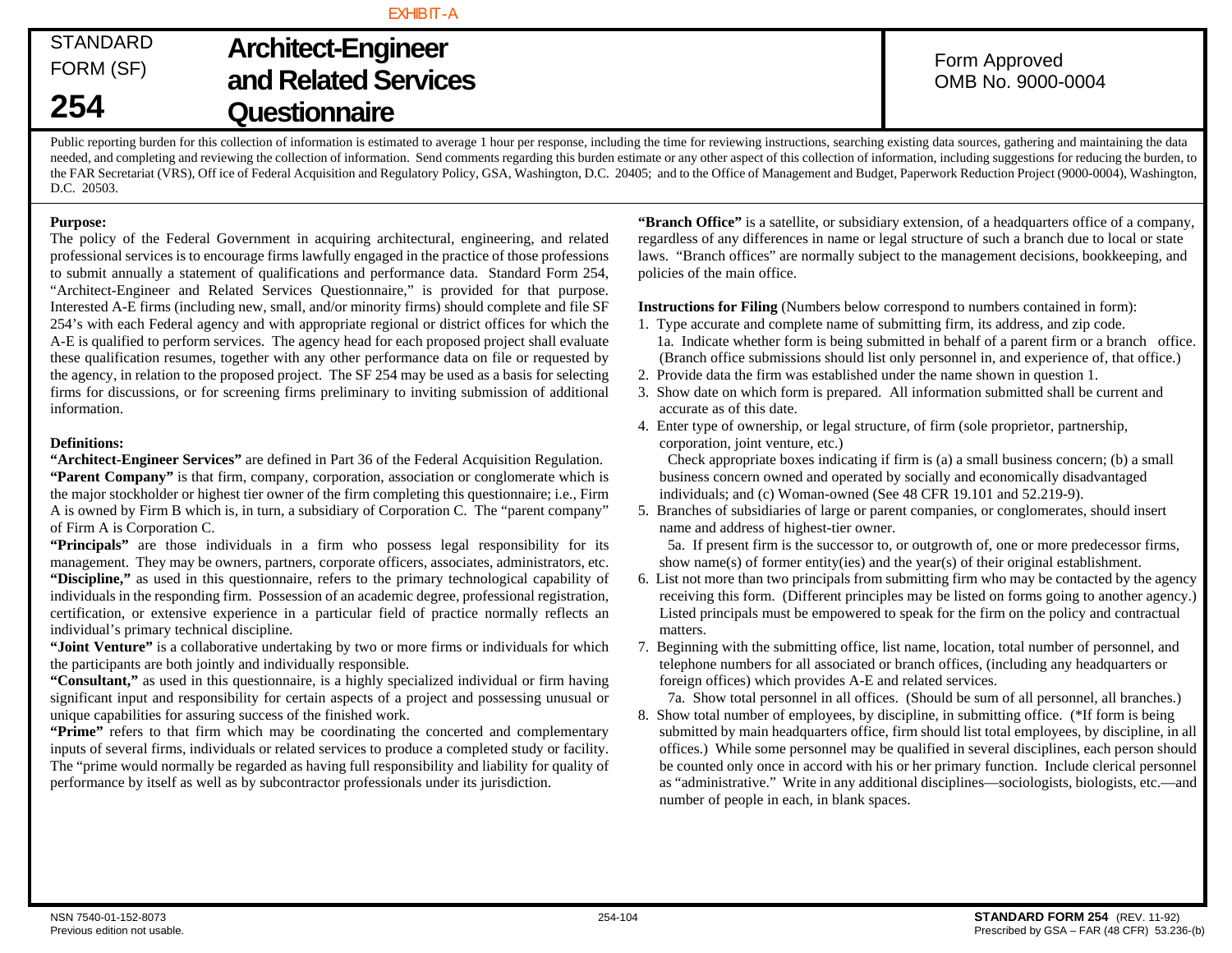**STANDARD** FORM (SF) **254** 

# **Architect-Engineer and Related Services Questionnaire**

9. Using chart (below) insert appropriate index number to indicate range of professional services fees received by submitting firm each calendar year for last five years, most recent year first. Fee summaries should be broken down to reflect the fees received each year for (a) work performed directly for the Federal Government (not including grant and loan projects) or as a sub to other professionals performing work directly for the Federal Government; (b) all other domestic work, U.S. and possessions, including Federally-assisted projects, and (c) all other foreign work.

#### **Ranges of Professional Services Fees**

#### INDEX INDEX

- 
- 1. Less than \$100,000 5. \$1 million to \$2 million
- 
- 2. \$100,000 to \$250,000 6. \$2 million to \$5 million
- 3. \$250,000 to \$500,000 7. \$5 million to \$10 million
- 4. \$500,000 to \$1 million 8. \$10 million or greater
- 10. Select and enter, in numerical sequence, **not more than thirty** (30) "Experience Profile Code" numbers from the listing (next page) which most accurately reflect submitting firm's demonstrated technical capabilities and project experience. **Carefully review list.** (It is recognized some profile codes may be part of other services or projects contained on list; firms are encouraged to select profile codes which best indicate type and scope of services provided on past projects .) For each code number, show total number of projects and gross fees (in thousands) received for profile projects performed by firm during past few years. If firm has one or more capabilities not included on list, insert same in blank spaces at end of list and show numbers in question 10 on the form. In such cases, the filled-in listing **must** accompany the complete SF 254 when submitted to the Federal agencies.
- 11. Using the "Experience Profile Code" numbers in the same sequence as entered in item 10, give details of at least one recent (within the last five years) representative project for each code number, up to a **maximum** of thirty (30) separate projects, or portions of projects, for which firm was responsible. (Project examples may be used more than once to illustrate different services rendered on the same job. Example: a dining hall may be part of an auditorium or educational facility.) Firms which select less than thirty "profile codes" may list two or more project examples (to illustrate specialization) for each code number so long as total of all project examples does not exceed thirty (30). After each code number in question 11, show: (a) whether firm was "P," the prime professional, or "C," a consultant, or "JV," part of a joint venture on that particular project (new firms, in existence less than five (5) years may use the symbol "IE" to indicate "Individual Experience" as opposed to

firm experience); (b) provide name and location of the specific project which typifies firm's (or individual's) performance under that code category; (c) give name and address of the owner of that project (if government agency indicate responsible office); (d) show the estimated construction cost (or other applicable cost) for that portion of the project for which the firm was primarily responsible. (Where no construction was involved, show approximate cost of firm's work); and (e) state year work on that particular project was, or will be, completed.

- 12. The completed SF 254 should be signed by a principal of the firm, preferably the chief executive officer.
- 13. Additional data, brochures, photos, etc. should not accompany this form unless specifically requested.

**NEW FIRMS (not recognized or recently-amalgamated firms) are eligible and encouraged to seek work from the Federal Government in connection with performance of projects for which they are qualified. Such firms are encouraged to complete and submit Standard Form 254 to appropriate agencies. Questions on the form dealing with personnel or experience may be answered by citing experience and capabilities of individuals in the firm, based on performance and responsibility while in the employee of others. In so doing, notation of this fact should be made on the form. In question 9, write in "N/A" to indicate "not applicable" for those years prior to firm's organization.**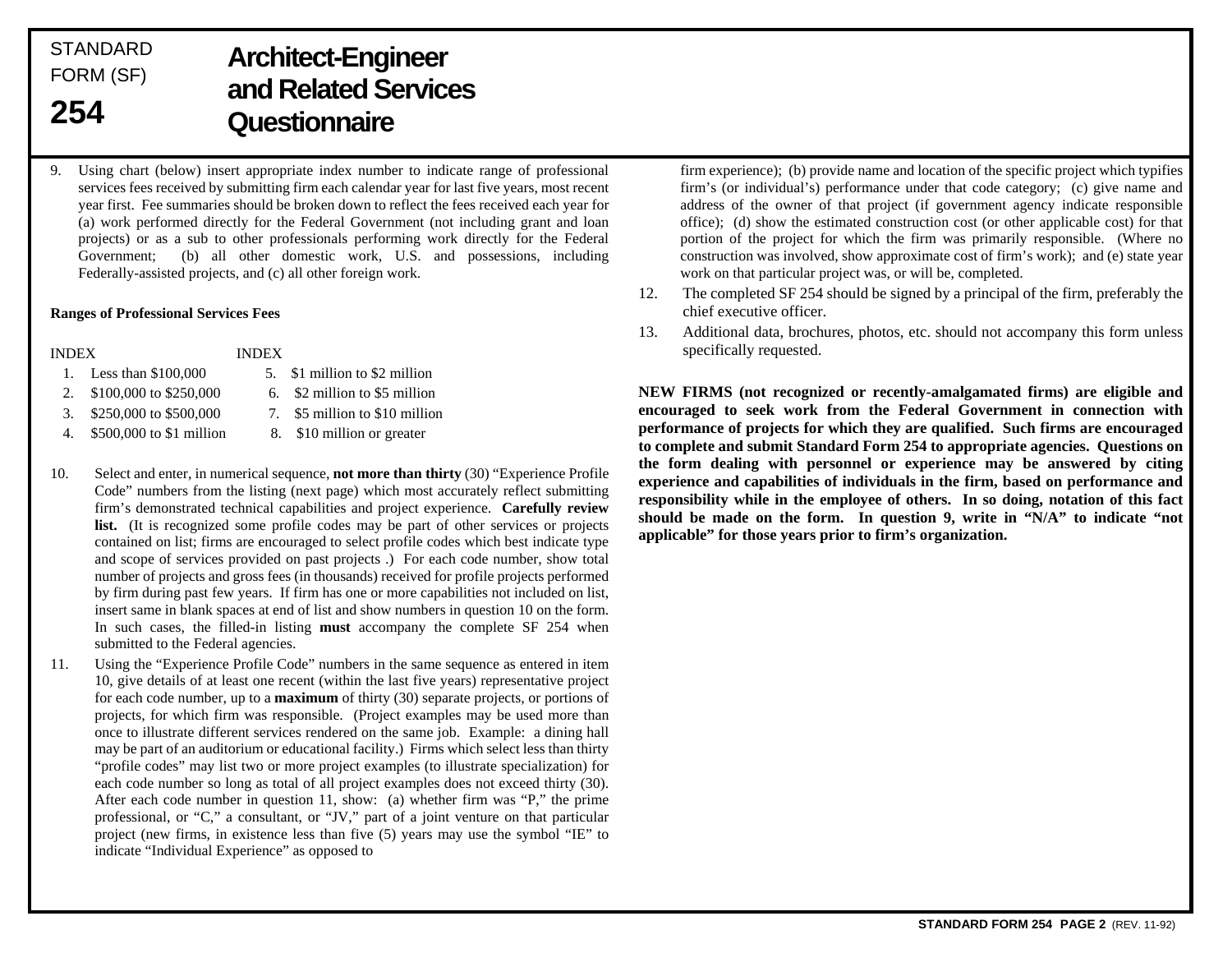| Experience Profile Code Numbers                                                        | 042 Harbors; Jetties; Piers; Ship Terminal Facilities         | 086 Radar; Sonar; Radio and Radar Telescope                                                                                         |
|----------------------------------------------------------------------------------------|---------------------------------------------------------------|-------------------------------------------------------------------------------------------------------------------------------------|
| for use with questions 10 and 11                                                       | 043 Heating; Ventilating; Air Conditioning                    | 087 Railroad; Rapid Transit                                                                                                         |
|                                                                                        | 044 Health Systems Planning                                   | 088 Recreation Facilities (Parks; Marinas, etc.)                                                                                    |
| 001 Acoustics, Noise Abatement                                                         | 045 High-rise; Air-Rights-Type Buildings                      | 089 Rehabilitation (Buildings; Structures; Facilities)                                                                              |
| 002 Aerial Photogrammetry                                                              | 046 Highways; Streets; Airfield Paving; Parking Lots          | 090 Resource Recovery; Recycling                                                                                                    |
| 003 Agricultural Development; Grain Storage; Farm                                      | 047 Historical Preservation                                   | 091 Radio Frequency Systems and Shieldings                                                                                          |
| Mechanization                                                                          | 048 Hospital and Medical Facilities                           | 092 Rivers; Canals; Waterways; Flood Control                                                                                        |
| 004 Air Pollution Control                                                              | 049 Hotels; Models                                            | 093 Safety Engineering; Accident Studies; OSHA Studies                                                                              |
| 005 Airports; Navaids; Airport Lighting; Aircraft Fueling                              | 050 Housing (Residential; Multi-Family; Apartments;           | 094 Security Systems; Intruder and Smoke Detection                                                                                  |
| 006 Airports; Terminals and Hangers; Freight Handling                                  | Condominiums)                                                 | 095 Seismic Designs and Studies                                                                                                     |
| 007 Arctic Facilities                                                                  | 051 Hydraulics and Pneumatics                                 | 096 Sewage Collection; Treatment; Disposal                                                                                          |
| 008 Auditoriums and Theatres                                                           | 052 Industrial Buildings; Manufacturing Plants                | 097 Soils and Geologic Studies; Foundations                                                                                         |
| 009 Automation; Controls; Instrumentation                                              | 053 Industrial Processes; Quality Control                     | 098 Solar Energy Utilization                                                                                                        |
| 010 Barracks; Dormitories                                                              | 054 Industrial Waste Treatment                                | 099 Solid Wastes; Incineration; Landfill                                                                                            |
| 011 Bridges                                                                            | 055 Interior Design; Space Planning                           | 100 Special Environments; Clean Rooms, etc.                                                                                         |
| 012 Cemeteries (Planning and Relocation)                                               | 056 Irrigation; Drainage                                      | 101 Structural Design; Special Structures                                                                                           |
| 013 Chemical Processing and Storage                                                    | 057 Judicial and Courtroom Facilities                         | 102 Surveying; Platting; Mapping; Flood Plain Studies                                                                               |
| 014 Churches; Chapels                                                                  | 058 Laboratories; Medical Research Facilities                 | 103 Swimming Pools                                                                                                                  |
| 015 Codes; Standards; Ordinances                                                       | 059 Landscape Architecture                                    | 104 Storm Water Handling and Facilities                                                                                             |
| 016 Cold Storage; Refrigeration; Fast Freeze                                           | 060 Libraries; Museums; Galleries                             | 105 Telephone Systems (Rural; Mobile; Intercom, etc.)                                                                               |
|                                                                                        | 061 Lighting (Interiors; Display; Theatre, etc.)              | 106 Testing and Inspection Services                                                                                                 |
| 017 Commercial Building (low rise); Shopping Centers                                   | 062 Lighting (Exteriors; Streets; Memorials; Athletic Fields, | 107 Traffic and Transportation Engineering                                                                                          |
| 018 Communications Systems; TV; Microwave<br>019 Computer Facilities; Computer Service | etc.)                                                         | 108 Towers (Self-Supporting and Guyed Systems)                                                                                      |
|                                                                                        | 063 Materials Handling Systems; Conveyors; Sorters            | 109 Tunnels and Subways                                                                                                             |
| 020 Conservation and Resource Management                                               | 064 Metallurgy                                                | 110 Urban Renewals; Community Development                                                                                           |
| 021 Construction Management                                                            | 065 Microclimatology; Tropical Engineering                    | 111 Utilities (Gas and Steam)                                                                                                       |
| 022 Corrosion Control; Cathodic Protection; Electrolysis                               | 066 Military Design Standards                                 | 112 Value Analysis; Life-Cycle Costing                                                                                              |
| 023 Cost Estimating                                                                    | 067 Mining and Mineralogy                                     | 113 Warehouses and Depots                                                                                                           |
| 024 Dams (Concrete; Arch)                                                              | 068 Missile Facilities (Silos; Fuels; Transport)              | 114 Water Resources; Hydrology; Ground Water                                                                                        |
| 025 Dams (Earth; Rock); Dikes; Levees                                                  | 069 Modular Systems Design; Pre-Fabricated Structures or      | 115 Water Supply; Treatment and Distribution                                                                                        |
| 026 Desalinization (Process and Facilities)                                            | Components                                                    | 116 Wind Tunnels; Research/Testing Facilities Design                                                                                |
| 027 Dining Halls; Clubs; Restaurants                                                   | 070 Naval Architecture; Off-Shore Platforms                   | 117 Zoning; Land Use Studies                                                                                                        |
| 028 Ecological and Archeological Investigations                                        | 071 Nuclear Facilities; Nuclear Shielding                     | 201 Animal Control Facilities                                                                                                       |
| 029 Educational Facilities; Classrooms                                                 | 072 Office Buildings; Industrial Parks                        | 202 Asbestos and Lead Abatement                                                                                                     |
| 030 Electronics                                                                        | 073 Oceanographic Engineering                                 | 203 Convention Centers; Exhibit Halls                                                                                               |
| 031 Elevators; Escalators; People-Movers                                               | 074 Ordnance; Munitions; Special Weapons                      | 204 Due Diligence; Forensic Investigations                                                                                          |
| 032 Energy Conservation; New Energy Sources                                            | 075 Petroleum Exploration                                     | 205 Environmental Studies; HAZMAT Disposal                                                                                          |
| 033 Environmental Impact Studies, Assessments, or                                      | 076 Petroleum and Fuel (Storage and Distribution)             | 206 Fire Stations                                                                                                                   |
| <b>Statements</b>                                                                      | 077 Pipelines (Cross-Country - Liquid and Gas)                | 207 Other Maintenance Facilities                                                                                                    |
| 034 Fallout Shelters; Blast-Resistant Design                                           | 078 Planning (Community, Regional, Areawide and State)        | 208 Architectural Programming                                                                                                       |
| 035 Field Houses; Gyms; Stadiums                                                       | 079 Planning (Site, Installation, and Project)                | 209 Roof Design, Reconstruction, Replacement                                                                                        |
| 036 Fire Protection                                                                    | 080 Plumbing and Piping Design                                | 210 Sporting Facilities (Ball Fields, Golf, Tennis)                                                                                 |
| 037 Fisheries; Fish Ladders                                                            | 081 Pneumatic Structures; Air-Support Buildings               | 211 Police Facilities                                                                                                               |
| 038 Forestry and Forest Products                                                       | 082 Postal Facilities                                         |                                                                                                                                     |
| 039 Garages; Vehicle Maintenance Facilities; Parking                                   | 083 Power Generation; Transmission; Distribution              | $\begin{array}{c c c c c} \hline \text{212} & \text{---} & \text{---} & \text{---} & \text{---} & \text{---} \\ \hline \end{array}$ |
| Decks                                                                                  | 084 Prison and Correctional Facilities                        |                                                                                                                                     |
| 040 Gas Systems (Propane; Natural, etc.)                                               | 085 Product; Machine and Equipment Design                     |                                                                                                                                     |
| 041 Graphic Design                                                                     |                                                               | 215                                                                                                                                 |
|                                                                                        |                                                               |                                                                                                                                     |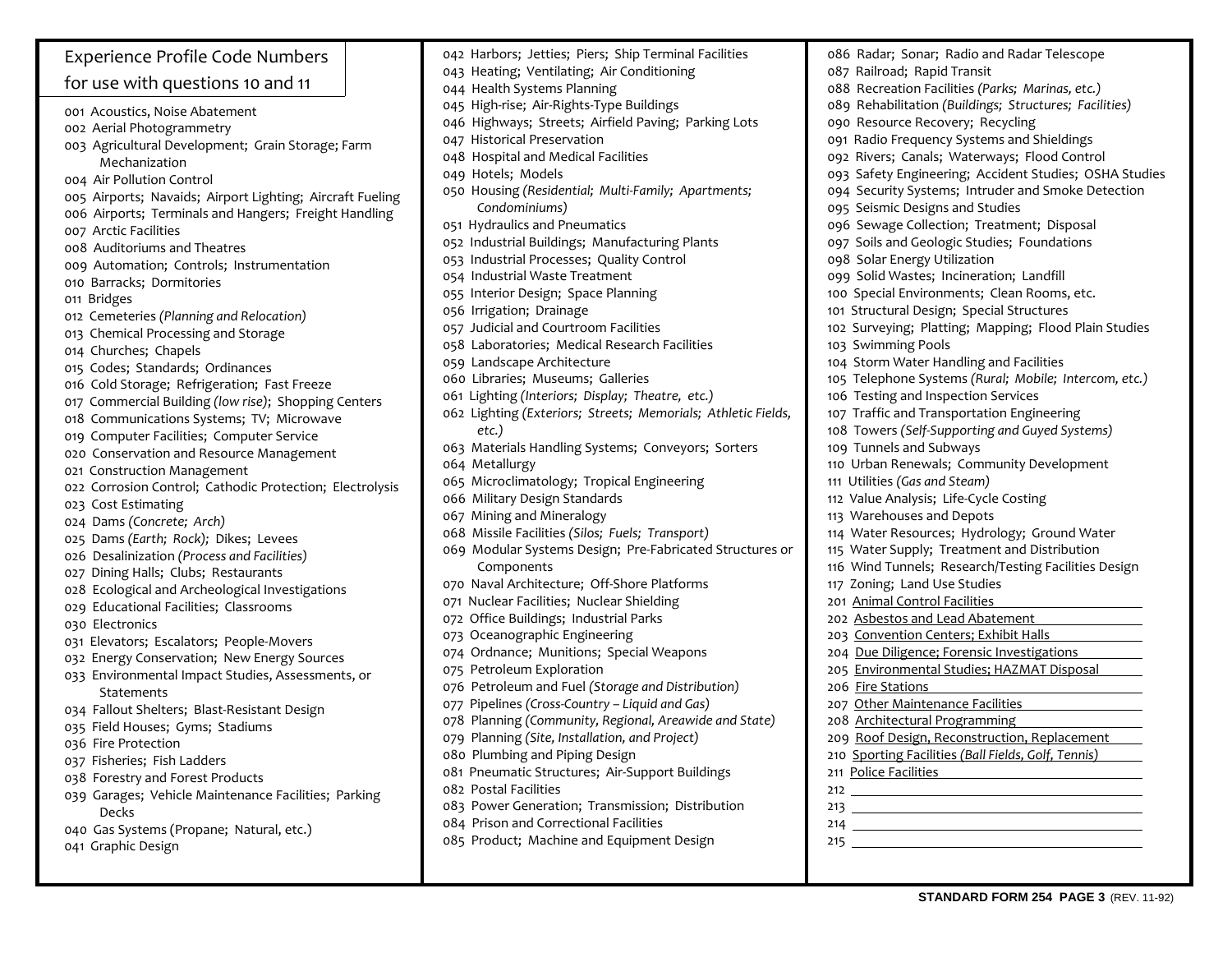| <b>STANDARD</b><br>FORM (SF)                                                | 1. Firm Name/Business Address:                                                     |                                                                                | 2. Year Present Firm<br>Established                                 | 3. Date Prepared:                    |  |  |
|-----------------------------------------------------------------------------|------------------------------------------------------------------------------------|--------------------------------------------------------------------------------|---------------------------------------------------------------------|--------------------------------------|--|--|
| 254                                                                         |                                                                                    |                                                                                | 4. Specify type of ownership and check below, if<br>applicable.     |                                      |  |  |
| Architect-Engineer<br><b>And Related Services</b>                           |                                                                                    |                                                                                | A. Small Business                                                   |                                      |  |  |
| Questionnaire                                                               |                                                                                    |                                                                                | <b>B.</b> Small Disadvantaged Business                              |                                      |  |  |
|                                                                             | 1a. Submittal is for<br>$\Box$ Parent Company                                      | $\Box$ Branch or Subsidiary Office                                             | C. Woman-owned Business                                             |                                      |  |  |
| 5. Name of Parent Company, if any:                                          |                                                                                    | 5a. Former Parent Company Name(s), if any, and Year(s) Established:            |                                                                     |                                      |  |  |
| 1)<br>$\mathbf{2}$                                                          | 6. Names of not more than Two Principals to Contact: Title/Telephone               |                                                                                |                                                                     |                                      |  |  |
|                                                                             | 7. Present Offices: City / State / Telephone / No. Personnel Each Office           |                                                                                | 7a. Total Personnel                                                 |                                      |  |  |
|                                                                             | 8. Personnel by Discipline: (List each person only once, by primary function.)     |                                                                                |                                                                     |                                      |  |  |
| Administrative                                                              | <b>Electrical Engineers</b>                                                        | Oceanographers                                                                 |                                                                     |                                      |  |  |
| Architects                                                                  | <b>Estimators</b>                                                                  | Planners: Urban/Regional                                                       |                                                                     |                                      |  |  |
| <b>Chemical Engineers</b>                                                   | Geologists                                                                         | <b>Sanitary Engineers</b>                                                      |                                                                     |                                      |  |  |
| <b>Civil Engineers</b>                                                      | Hydrologists                                                                       | Soils Engineers                                                                |                                                                     |                                      |  |  |
| <b>Construction Inspectors</b>                                              | <b>Interior Designers</b>                                                          | <b>Specification Writers</b>                                                   |                                                                     |                                      |  |  |
| Draftsmen                                                                   | Landscape Architects                                                               | <b>Structural Engineers</b>                                                    |                                                                     |                                      |  |  |
| Ecologists                                                                  | <b>Mechanical Engineers</b>                                                        | Surveyors                                                                      |                                                                     |                                      |  |  |
| Economists                                                                  | <b>Mining Engineers</b>                                                            | <b>Transportation Engineers</b>                                                |                                                                     |                                      |  |  |
| 9. Summary of Professional Services Fees<br>Received: (Insert index number) |                                                                                    | Last 5 Years (most recent year first)<br>19<br>$19 \underline{\hspace{1.5cm}}$ | <b>INDEX</b><br>1. Less than \$100,000<br>2. \$100,000 to \$250,000 | Ranges of Professional Services Fees |  |  |
|                                                                             | Direct Federal contract work, including overseas                                   |                                                                                | 3. \$250,000 to \$500,000<br>4. \$500,000 to \$1 million            |                                      |  |  |
| All other domestic work                                                     |                                                                                    |                                                                                | 5. \$1 million to \$2 million                                       |                                      |  |  |
| All other foreign work *                                                    |                                                                                    |                                                                                | 6. \$2 million to \$5 million<br>7. \$5 million to \$10 million     |                                      |  |  |
|                                                                             | *Firms interested in foreign work, but without such experience, check here: $\Box$ |                                                                                | 8. \$10 million or greater                                          |                                      |  |  |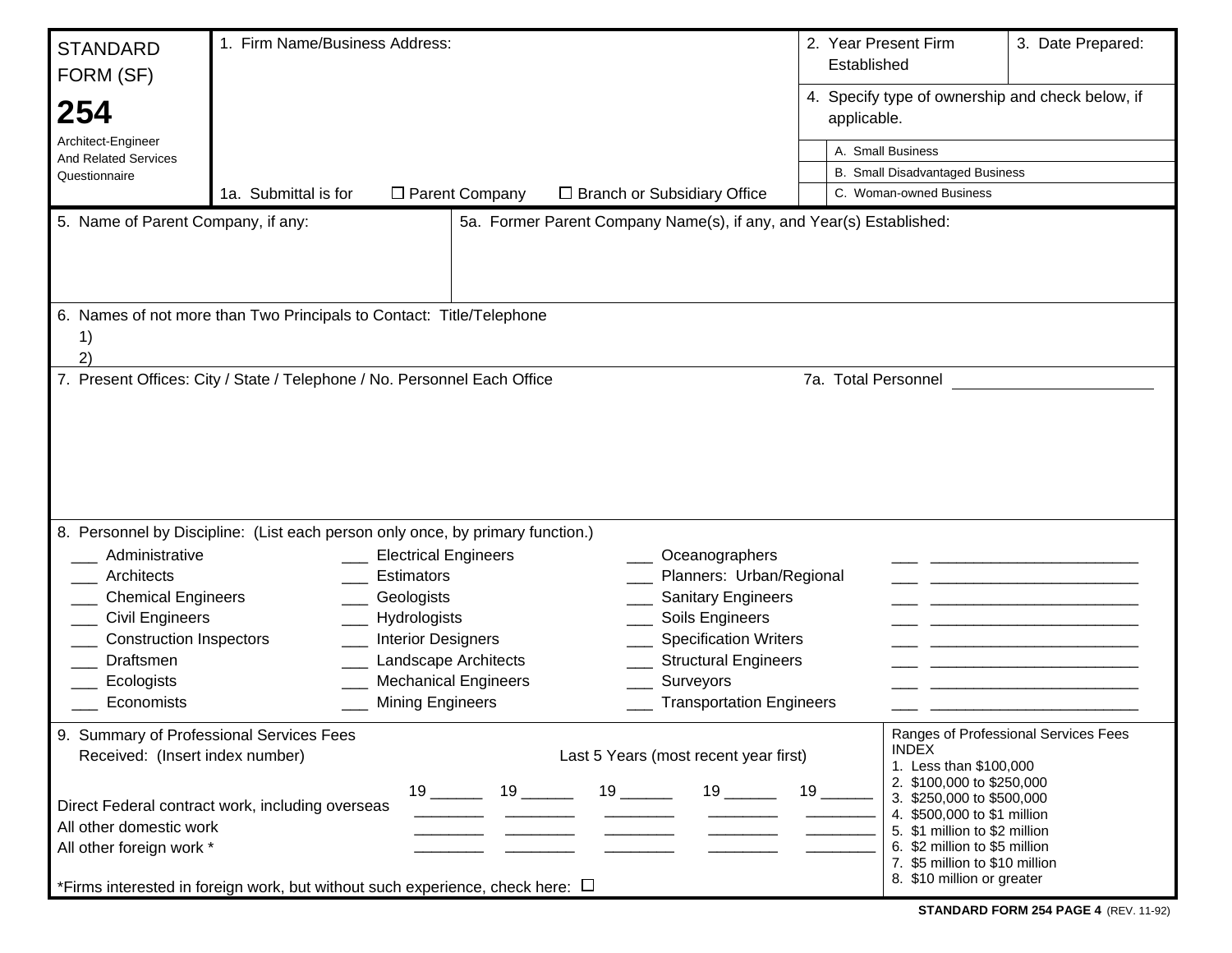| 10. Profile of Firm's Project Experience, Last 5 Years                       |                                    |                                           |                                                                                       |                       |                                           |                                                                                                 |                                |                                             |
|------------------------------------------------------------------------------|------------------------------------|-------------------------------------------|---------------------------------------------------------------------------------------|-----------------------|-------------------------------------------|-------------------------------------------------------------------------------------------------|--------------------------------|---------------------------------------------|
| Profile<br>Code<br>1)<br>2)<br>3)<br>4)<br>5)<br>6)<br>7)<br>8)<br>9)<br>10) | Number of<br>Projects              | <b>Total Gross Fees</b><br>(in thousands) | Profile<br>Code<br>11)<br>12)<br>13)<br>14)<br>15)<br>16)<br>17)<br>18)<br>19)<br>20) | Number of<br>Projects | <b>Total Gross Fees</b><br>(in thousands) | Profile<br>Code<br>21)<br>$\frac{22}{23}$<br>24)<br>$\frac{25}{26}$<br>27)<br>28)<br>29)<br>30) | Number of<br>Projects          | <b>Total Gross Fees</b><br>(in thousands)   |
|                                                                              | 11. Project Examples, Last 5 Years |                                           |                                                                                       |                       |                                           |                                                                                                 |                                |                                             |
| Profile<br>Code                                                              | "P," "C," "JV,"<br>or "IE"         |                                           | Project Name and Location                                                             |                       |                                           | Owner Name and Address                                                                          | Cost of Work<br>(in thousands) | Completion<br>Date (Actual or<br>Estimated) |
|                                                                              |                                    | $\mathbf{1}$                              |                                                                                       |                       |                                           |                                                                                                 |                                |                                             |
|                                                                              |                                    | $\overline{2}$                            |                                                                                       |                       |                                           |                                                                                                 |                                |                                             |
|                                                                              |                                    | $\mathfrak{S}$                            |                                                                                       |                       |                                           |                                                                                                 |                                |                                             |
|                                                                              |                                    | 4                                         |                                                                                       |                       |                                           |                                                                                                 |                                |                                             |
|                                                                              |                                    | $\,$ 5 $\,$                               |                                                                                       |                       |                                           |                                                                                                 |                                |                                             |
|                                                                              |                                    | 6                                         |                                                                                       |                       |                                           |                                                                                                 |                                |                                             |
|                                                                              |                                    | 7                                         |                                                                                       |                       |                                           |                                                                                                 |                                |                                             |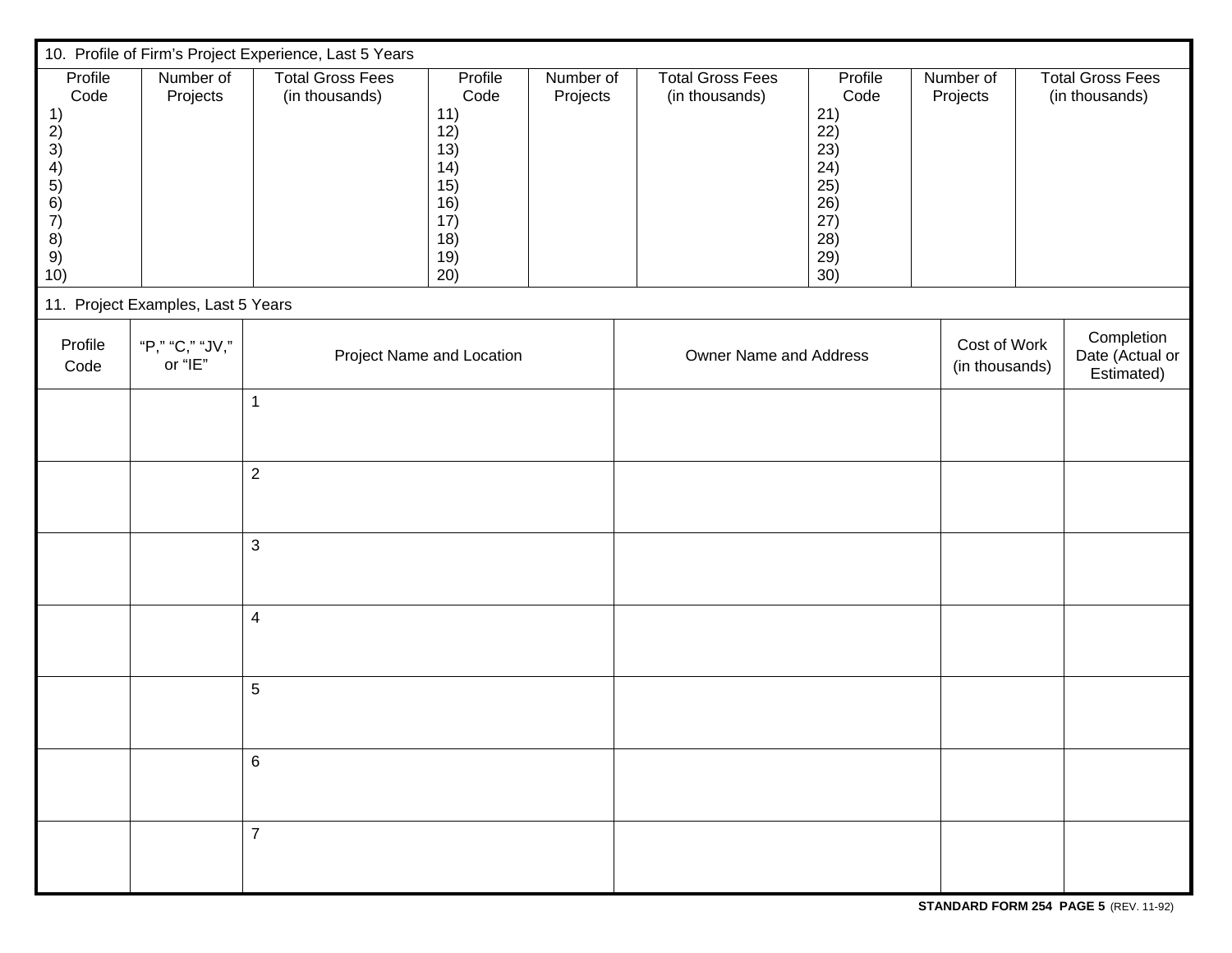|  | $8\phantom{.}$ |  |  |
|--|----------------|--|--|
|  |                |  |  |
|  |                |  |  |
|  |                |  |  |
|  | $9\,$          |  |  |
|  |                |  |  |
|  |                |  |  |
|  |                |  |  |
|  | $10$           |  |  |
|  |                |  |  |
|  |                |  |  |
|  |                |  |  |
|  | 11             |  |  |
|  |                |  |  |
|  |                |  |  |
|  |                |  |  |
|  | 12             |  |  |
|  |                |  |  |
|  |                |  |  |
|  | 13             |  |  |
|  |                |  |  |
|  |                |  |  |
|  |                |  |  |
|  | 14             |  |  |
|  |                |  |  |
|  |                |  |  |
|  |                |  |  |
|  | 15             |  |  |
|  |                |  |  |
|  |                |  |  |
|  |                |  |  |
|  | $16\,$         |  |  |
|  |                |  |  |
|  |                |  |  |
|  |                |  |  |
|  | 17             |  |  |
|  |                |  |  |
|  |                |  |  |
|  |                |  |  |
|  | $18$           |  |  |
|  |                |  |  |
|  |                |  |  |
|  |                |  |  |
|  | 19             |  |  |
|  |                |  |  |
|  |                |  |  |
|  |                |  |  |